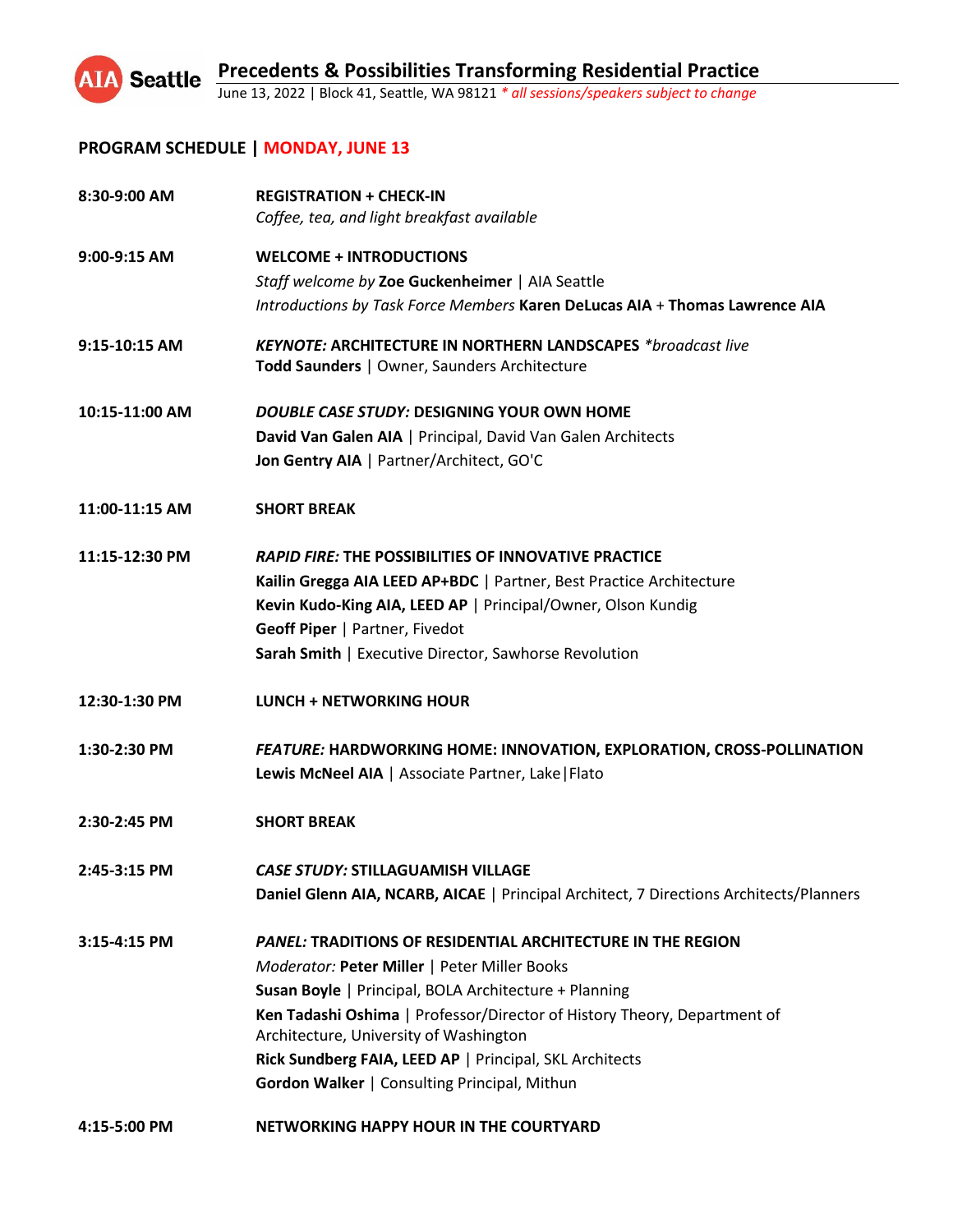

## **SPEAKER BIOS**

#### *KEYNOTE:* **ARCHITECTURE IN NORTHERN LANDSCAPES**



**Todd Saunders, Owner, Saunders Architecture** | Todd Saunders is a Norway-based Canadian architect known to infuse his contemporary buildings with an artistic sensibility that is deeply in tune with the uniqueness of northern terrains. His use of natural materials and simple yet striking geometries sets him apart as one of the most celebrated architects of his generation. He is recognized for constructing buildings that acknowledge and understand vernacular histories but create something entirely new. Born in Gander, Newfoundland, Saunders studied architecture at McGill University in Montreal before moving to Norway and establishing Saunders Architecture in Bergen in 1998. His portfolio includes

residential and cultural projects, national park landmarks and off-grid micro-houses that insert into isolated locations with little to no environmental disruption. The studio has won numerous awards and global accolades for its spectacular structures. It is also the subject of two books, including Todd Saunders: New Northern Houses, a lavish monograph featuring 11 residents in Canada and Scandinavia. Written by Dominic Bradbury, the book will be released in fall 2021 by Thames & Hudson. Todd is a visiting professor at Yale University in New Haven, Connecticut and Cornell University in Ithaca, New York, and has been a jury member on over ten international design competitions, including the Norwegian National Architecture Prize. In 2020, he was inducted into the Royal Canadian Academy of Arts.

#### *DOUBLE CASE STUDY:* **DESIGNING YOUR OWN HOME**



**David Van Galen AIA, Principal, David Van Galen Architects** | Throughout his career, David has been interested in the intimate connection of people and place. His work is shaped by the aspirations, activities, and relationships of human activity as they intersect with the unique ecology of specific locations. While he has principally worked within the public realm, he has led the design of projects as diverse as corporate offices, convention centers, museums, research facilities, performance halls, higher education facilities and K-12 schools. Recognized for his innovative learning environment solutions, David was appointed to the AIA Committee on Architecture for Education (AIA-CAE) Leadership Group, helping to shape the national discourse around the design needs for educational

facilities. In addition to the more recent recognition for his residential work, David's work as a design leader in previous firms has been honored at the local, regional, and national level for its sensitivity to context, it's direct solutions to complex client requirements, and its expressive quality.



**Jon Gentry AIA, Partner/ Architect, GO'C** | Jon founded GO'C in 2012. The studio has been widely published and in 2018 was awarded Emerging Firm of the Year by the Northwest and Pacific AIA. GO'C is inspired by the interplay of rational design and artistic expression. The enduring desire behind everything the studio creates is to push the limits of what's possible—in service to clients, communities, cultures, and landscapes. Jon grew up in rural North Carolina which instilled a strong appreciation for the landscape and a passion for built structures that were grounded in a thoughtful analysis of site and expressive of their pragmatic functions. Jon believes that architecture born of a passionate process and inextricably tied to its site and to the act of making can inspire and elevate the

everyday. Having also designed furniture and custom lighting fixtures that have been exhibited and sold internationally, his work delves into architecture at every scale.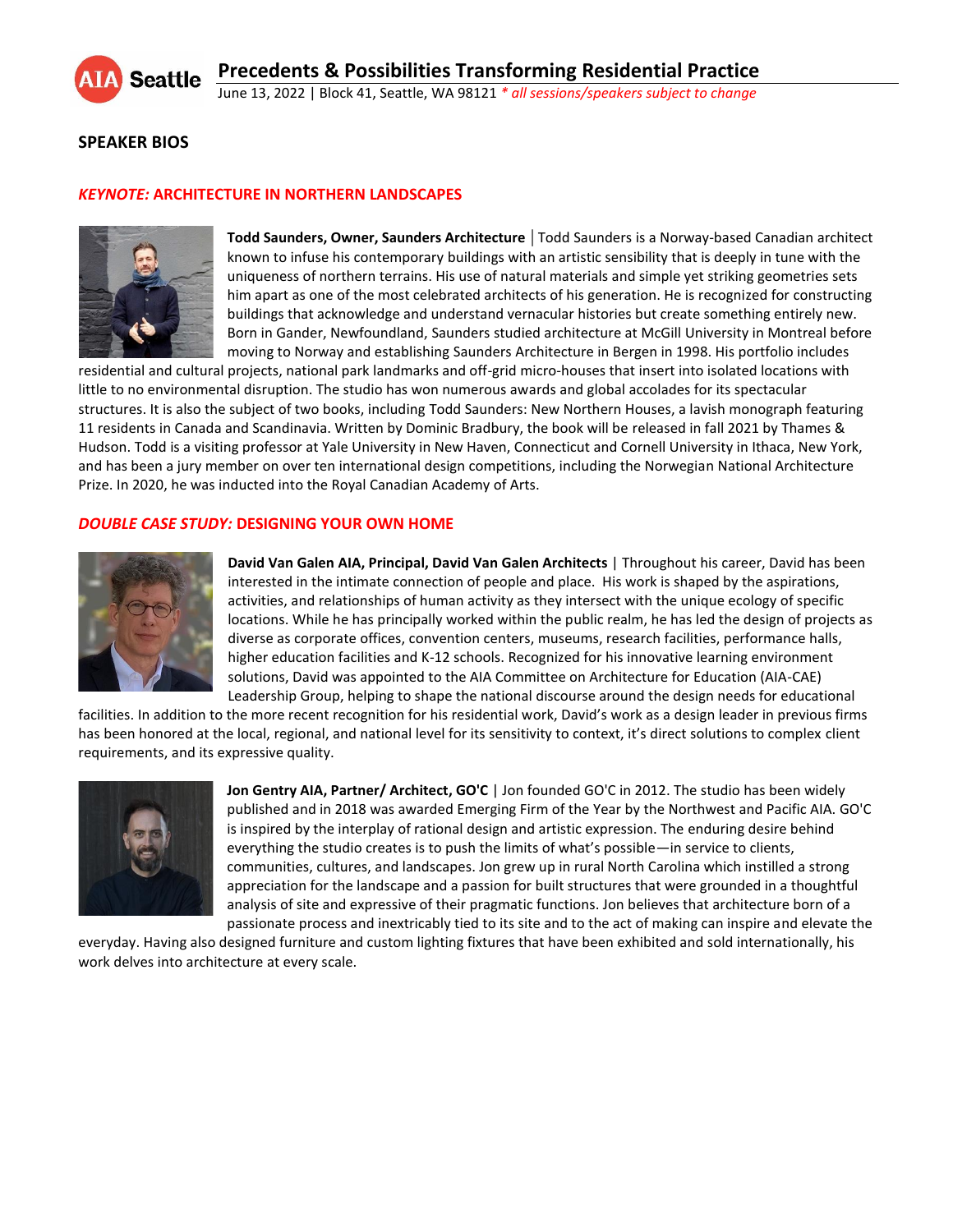

June 13, 2022 | Block 41, Seattle, WA 98121 *\* all sessions/speakers subject to change*

## *RAPID FIRE:* **THE POSSIBILITIES OF INNOVATIVE PRACTICE**



**Kailin Gregga AIA, LEED AP+BDC, Partner, Best Practice Architecture** | Prior to joining Best Practice in 2014, Kailin worked as an associate architect at LMN architects, and as a designer with Diller Scofidio + Renfro and nArchitects Studio in New York. Kailin's background includes projects in the performing arts, convention centers, higher education buildings as well as all scales of commercial interior projects. At Best Practice, Kailin champions an inventive, collaborative approach to design in the studio and has a focus on retail and commercial projects. Kailin is currently teaching in the

Department of Architecture at the University of Washington and volunteers with the Seattle Chapter of the AIA, specifically supporting the WA State AIA Honor Awards and the Young Voices Award Programs. Kailin was the AIA Honor awards chair for 2 years and has served on the Jury for the AIA Kansas Honor Awards in 2017.



**Kevin Kudo-King AIA, LEED AP, Principal/Owner, Olson Kundig** | Over the span of his twenty-fiveyear tenure at Olson Kundig, principal/owner Kevin Kudo-King has played an integral role in the design, production and management of numerous award-winning projects. In collaboration with fellow owners Tom Kundig and Jim Olson, Kevin has led the design of museum gallery expansions, large-scale international residential projects, and urban mixeduse projects, among others. Kevin is known for his collaborative design practice, which is

deeply informed by the history of craft and artistic production. His designs emphasize an integration of art and architecture that is grounded in a contextual response to the natural conditions of a site, many of which are international. Kevin's current projects include a variety of private homes and hospitality destinations across North America, South America, Europe and Asia.



**Geoff Piper, Partner, Fivedot Architects** | Geoff Piper is a partner at Fivedot working on a broad range of project types while trying to keep the wheels on a small growing practice. With experience on both the design and build side of projects, Geoff is always trying to break down the perception of architecture as a luxury and working to make good design accessible to all. As an architect and advocate, Geoff has worked with communities both locally and abroad to utilize the transformative power of design to uplift and empower. In addition to his community-based work at Fivedot, Geoff is the current president of the board of Architects Without Borders Seattle, a volunteer organization that

collaborate with underserved communities to deliver ecologically sensitive, culturally appropriate, life-changing design.



**Sarah Smith, Executive Director, Sawhorse Revolution** | Sarah Smith is an educator, jill-of-manytrades, and is co-founder and executive director of Sawhorse Revolution, a non-profit teaching teens carpentry and design through community projects. She received a BA in English Literature from University of Puget Sound, graduated in 2008, and promptly realized the importance of hands-on skills training. In 2010, Sarah and several collaborators founded Sawhorse Revolution, both in response to the loss of shop class in the city, and to elaborate her unique vision for youth education and community transformation. Sarah received a M.Ed from the Harvard Graduate School of Education in

2012, researching maker spaces and experiential learning, before returning to Seattle for Sawhorse. Sarah is particularly proud of Sawhorse being the first group to build tiny houses for homeless in the city, and of a recent spate of "land-back" programs that help facilitate land being returned to the communities doing critical justice work in our city.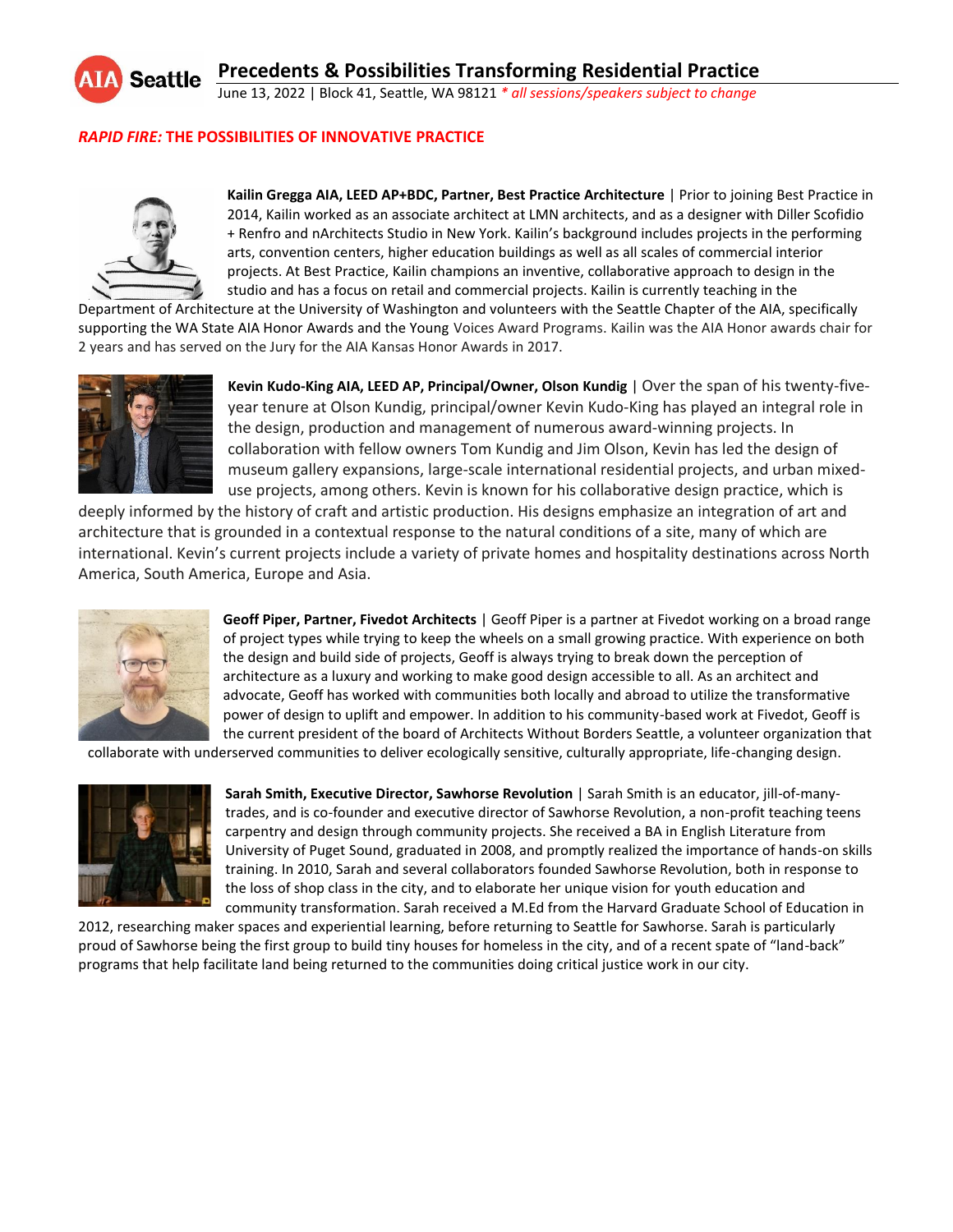

June 13, 2022 | Block 41, Seattle, WA 98121 *\* all sessions/speakers subject to change*

#### *FEATURE:* **HARDWORKING HOME: INNOVATION, EXPLORATION, CROSS-POLLINATION**



**Lewis McNeel AIA, Associate Partner, Lake|Flato** | Lewis is a passionate architect, collaborator and cross-pollinator. He strives to create extraordinary community places that bridge cultures, solve problems inclusively and connect people to nature. After earning degrees from the University of Virginia he worked in East Africa designing climate-responsive schools for local and international relief organizations. At Lake|Flato Lewis leads the design of high-performing institutional, civic and hospitality facilities and master plans as well as special innovation and development projects for the tech industry. His built work exhibits a strong fusion of adventurous creativity, connection to context and technical invention. Recently Lewis led the design of ICON's 3D-printed House Zero prototype,

Park City's Arts and Culture District master plan in Utah and Knox College's Whitcomb Art Center in Illinois. He also directs Lake|Flato's pro bono studio providing equitable access to architectural services. With a commitment to water conservation and public lands Lewis serves on the board of the Friends of Government Canyon, a State Natural Area of Texas Parks and Wildlife Dept. He also stewards an 800-acre cattle ranch and led the effort in partnership with the Nature Conservancy to convert this land to a permanent ecological preserve for ground water protection within the Edwards Aquifer recharge zone of central Texas.

## *CASE STUDY:* **STILLAGUAMISH VILLAGE**



**Daniel Glenn AIA, NCARB, AICAE, Principal Architect, 7 Directions Architects/Planners** | Daniel J. Glenn is a nationally recognized Native American architect specializing in culturally responsive architecture and sustainable design that reflect his Crow Tribal heritage. He is Principal of 7 Directions Architects/Planners based in Seattle, WA. He has designed projects for many tribes in the region including the Net Zero Energy Skokomish Community Center for the Skokomish Tribe and the Stillaguamish Village, a 2030 Challenge project for the Stillaguamish Tribe. In Montana, his projects include the LEED Platinum University of Montana Native American Center and the Little Big Horn College Campus on the Crow Reservation. His work is published in Our Voices: Architecture & Indigeneity, Vol. 1 & 2, and was exhibited in Unceded: Voices of the Land, an exhibition of Indigenous

architects at the 2018 Venice Biennale. He is featured with six other Indigenous architects in the documentary film, From Earth to Sky, currently in film festivals.

#### *PANEL:* **TRADITION OF RESIDENTIAL ARCHITECTURE IN THE REGION**



*Moderator*: **Peter Miller, Peter Miller Books** | Born in New England, a graduate of Williams College and Harvard Graduate School of Education. Moved to Seattle in November, 1970, when you could rent a home from a nearby phone booth - " the key is under the mat, I will come meet you this week."Opened a bookshop in Wallingford in 1975 - our first lecture series included Tom Robbins and Alan Furst. Opened an architecture bookshop in Pioneer Square in 1980 and moved it to the market in 1983. Moved again 30 years later to Belltown, in association with George Suyama Architects. The shop is now in Pioneer Square, 304 Alaskan Way, in the alley between First Avenue and the water. Member of the Seattle Design Commission in 1998-2001. Lives on Whidbey Island, in Langley with his wife Colleen - takes the Sounder train each morning to work. We have two children - Nina, who is 29

and lives in Stockholm, and Joe, who is 27 and works in Seattle for the design build firm JAS. Has written three books, Lunch at the Shop (2014) and Five Ways to Cook Asparagus (2017), and most recently How to Wash the Dishes in 2019.



**Susan Boyle, Principal, BOLA Architecture + Planning** | A skilled preservation architect and planner, Susan focuses on civic, institutional and community buildings. Her work on over 200 National Register-listed and local landmarks includes nominations, rehabilitation designs, feasibility studies, financial incentives, historic surveys, and masterplans. Susan is an expert on Modern era design, and a former member and chair of the Seattle Landmarks Preservation Board, and design instructor in the University of Washington 's Architecture Department.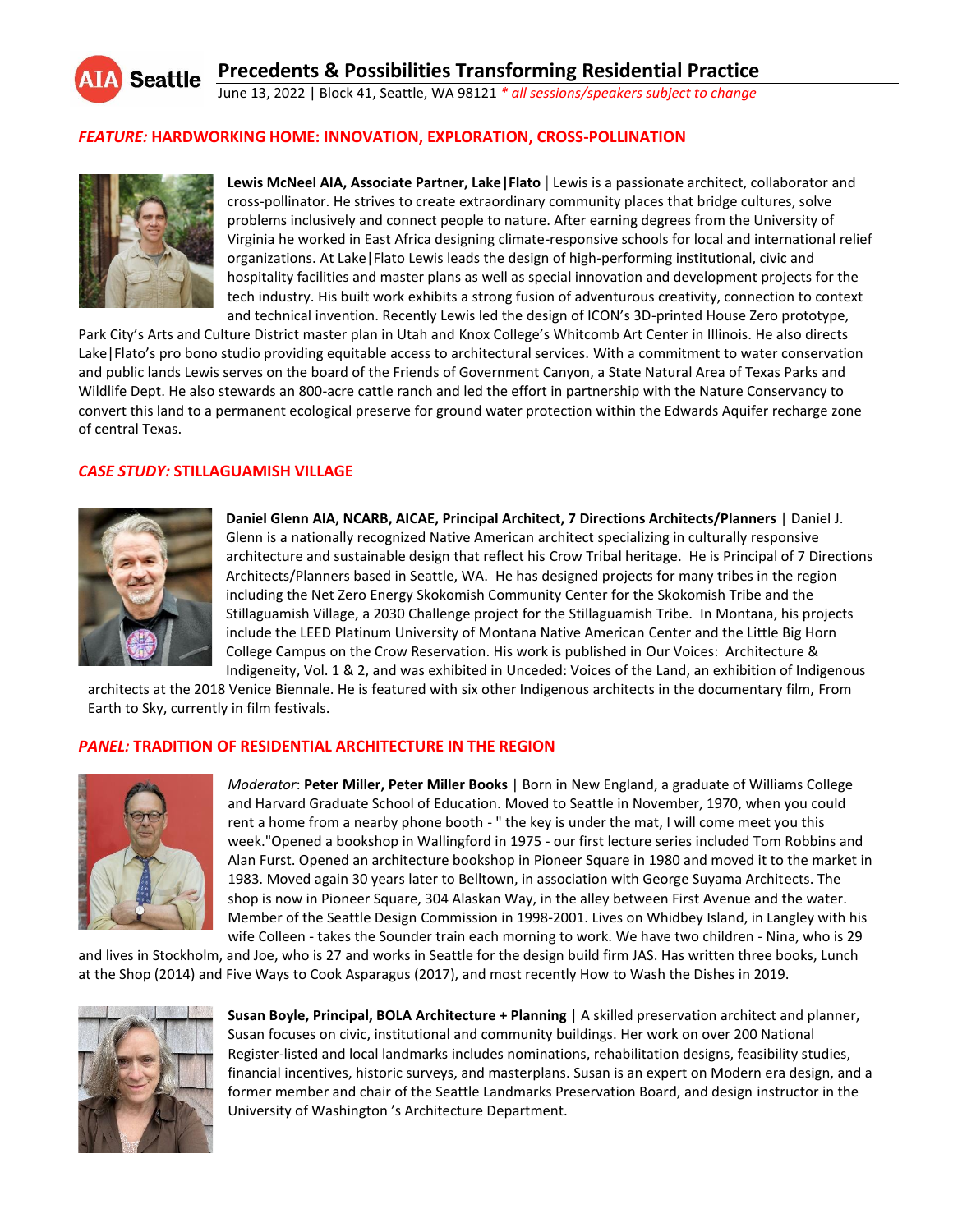

# **Precedents & Possibilities Transforming Residential Practice**

June 13, 2022 | Block 41, Seattle, WA 98121 *\* all sessions/speakers subject to change*



**Rick Sundberg FAIA, LEED AP, Principal, SKL Architects** | With over 50 years of experience as a practicing architect, Rick Sundberg has designed many of the region's best places, including buildings on the campuses of Whatcom Community College, Seattle University School of Law, and University of Washington. He pairs meticulous attention to physical detail with a broad architectural vision and the insistence on viewing sites and buildings in their larger context. In 2013, Rick was awarded the AIA Seattle Medal of Honor for generous mentorship, influential design leadership, and commitment to community service. His design reputation is rooted in the tradition of making. With over forty years of hands-on experience, he is concerned about the process of design, about how buildings are put together physically, about the nature of materials and the crafts involved in assembling them. A

graduate of the University of Washington, College of Architecture and Urban Planning, Rick has worked with numerous firms thoughout his career, most notably Olson Sundberg Architects in 2012, after many years of working together he, along with John and Gladys decided to combine their talent formed Sundberg Kennedy Ly-Au Young Architects. Over the years, Rick has developed a keen ability to respond to stakeholders needs and integrate the technical and functional necessities of a building with the creative aspects of building design and create positive experiences for users.



**Ken Tadashi Oshima, Professor/Director of History Theory, Department of Architecture, University of Washington** | Ken Tadashi Oshima is Professor at the University of Washington, Seattle, where he teaches trans-national architectural history, theory and design. He has also been a visiting professor at the Harvard Graduate School of Design and UCLA. He is a Fellow of the Society of Architectural Historians for lifetime achievement and served as President of the Society of Architectural Historians from 2016-18. Dr. Oshima's publications include *Kiyonori Kikutake: Between Land and Sea*, *International Architecture in Interwar Japan: Constructing Kokusai Kenchiku* and *Arata Isozaki*. He curated "GLOBAL ENDS: towards the beginning" (Gallery MA, 2011), "SANAA: Beyond Borders"" (Henry Art Gallery 2007-8) and was a co-curator of "Frank Lloyd Wright at 150: Unpacking the

Archive" (Museum of Modern Art, NY, 2017). He was an editor and contributor to *Architecture + Urbanism* for more than ten years, co-authoring the two-volume special issue, Visions of the Real: Modern Houses in the 20th Century (2000).

**Gordon Walker, Consulting Principal, Mithun** | *Headshot and bio coming soon!*

#### **HOUSING DESIGN FORUM PLANNING TEAM**



**Darren Chang AIA, Darren Vinci Studio** | Darren is a passionate architect with more than 14 years of experience in the design and development of luxury residential, large public buildings, office, retail, hotel, and cultural institutions. He is the founder of Darren Vinci Studio (www.darrenvinci.net), a boutique design studio focusing on high-quality design and construction in the Greater Seattle area. Previously he served as the design lead at two New York-based real estate development firms, and worked at world-renowned architecture firms including KPF, OMA and RTKL. He is a registered architect in the states of New York, New Jersey and Washington, and a member of the American Institute of Architects. He obtained his master's degree in architecture from Harvard Graduate School

of Design, and aerospace and system engineering degrees from MIT and Cornell University.



**Karen DeLucas AIA, Karen DeLucas Architecture** | Karen DeLucas is an architect and owner of Karen DeLucas Architecture, a full-service architectural firm based in Seattle and specializing in custom residential design. Working collaboratively with her clients, she creates designs that weave their personal vision of home with the practicalities of budget and construction. Making positive changes to someone's environment that pleases them, brings them joy, and enriches their everyday experience, is to her, what architecture is all about. Karen and her husband, Neil Chapman of Brixton Builders, designed and built 3 houses including their current home. Having this personal experience has given her a unique insight into living in spaces that she has designed. Current projects range from

a 1000 SF DADU to three custom family homes to a 22-unit cottage development in Magnuson Park for the Low Income Housing Institute. Karen has been a member of the American Institute of Architects since 1998 and was honored in 2019 as Volunteer of the Year for her work on various committees including AIA Seattle's Housing Task Force, the Housing Design Forum Committee, and co-chair of Sole Practitioners Roundtable (SPRouT).